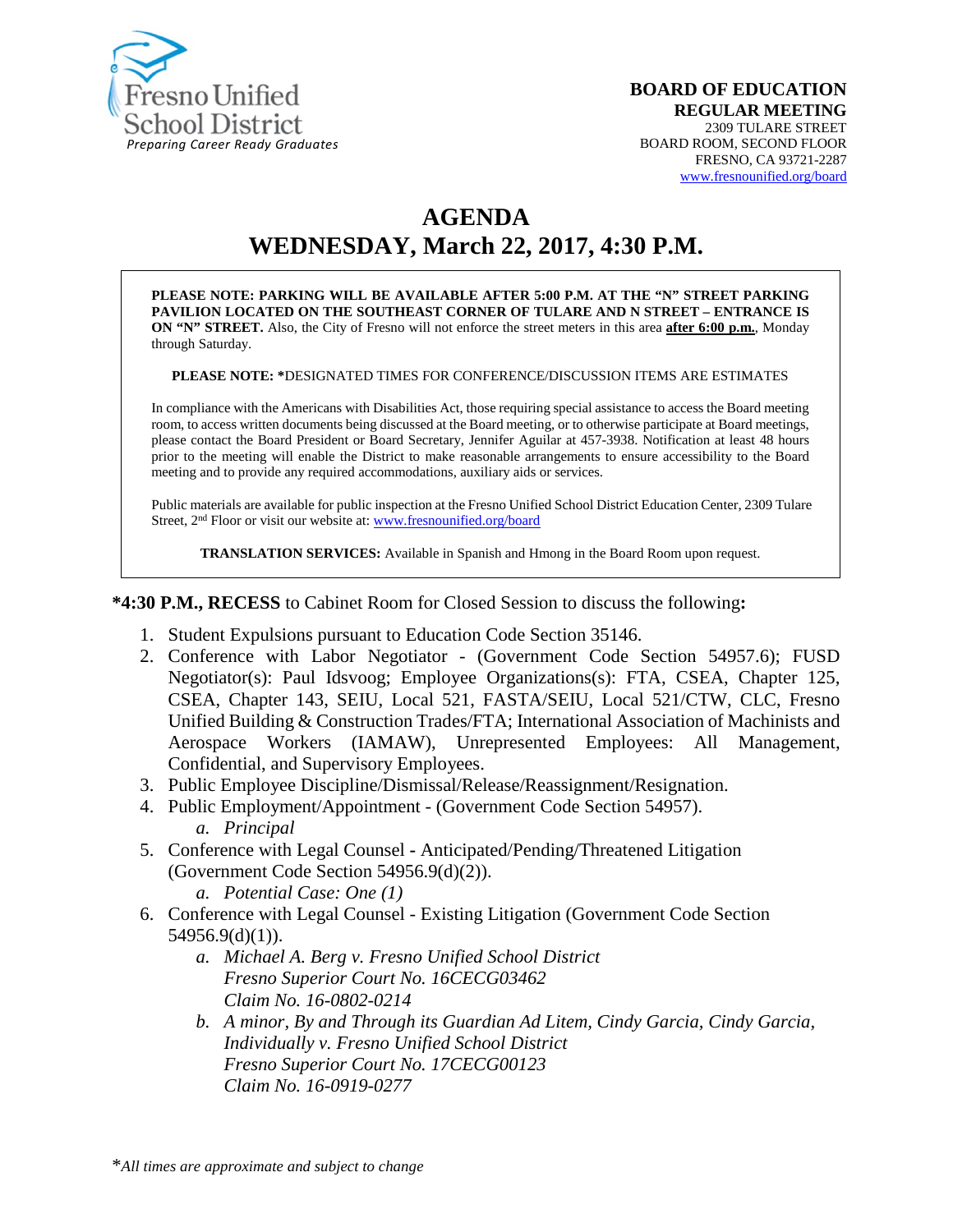### **5:30 P.M., RECONVENE** and report action taken during Closed Session, if any.

### **PLEDGE OF ALLEGIANCE**

Mr. Steve Popeno and Mrs. Neva Popeno, parents that have had a positive impact at Lowell Elementary will lead the flag salute.

### **APPROVE Minutes**

Included in the Board binders are the draft minutes for the February 8, 2017 Regular Meeting. The Interim Superintendent recommends approval. Contact person: Robert G. Nelson, telephone 457-3884.

### **RECOGNIZE Fresno Unified School District Athletics Winter Sports Section Champions for the 2016/17 School Year**

The following Fresno Unified winter sports are to be recognized for the 2016/17 school year. Contact person: Kim Mecum, telephone 457-3731.

• **Bullard Girls Soccer Team** - CIF Central Section Division I Valley Champions. Head Coach, Onesta Francis

# **ADOPT Resolution Proclaiming April 2017 School Library Month**

Included in the Board binders is a resolution proclaiming April 2017 as School Library Month, a celebration by the American Association of School Librarians (AASL). During the month of April, school librarians are encouraged to create activities to support their school and local community in celebrating the essential role of strong school library programs. The Interim Superintendent recommends adoption. Contact person: David Chavez, telephone 457-3566.

### **ADOPT Resolution Proclaiming April 2017 as "Remembrance of the Existence of the Armenian Genocide"**

Included in the Board binders is a resolution proclaiming the month of April 2017 as Remembrance of the Existence of the Armenian Genocide – as remembrance of those forever affected by the Armenian Genocide – and urges our schools and individual citizens to never forget these crimes against humanity. The Interim Superintendent recommends adoption. Contact person: David Chavez, telephone 457-3566.

### **ADOPT Resolution in the Matter of Proclaiming March 19-25, 2017 as National Safe Place Week**

Included in the Board binders is a resolution for the Board's consideration and adoption proclaiming March 19-25, 2017 as National Safe Place Week. This annually recognized week shines a spotlight on Safe Place, an outreach and prevention program for youth in crisis. National Safe Place Week serves to recognize the many valued partners who work together to provide immediate help and safety for all young people. It is a dedicated time to acknowledge licensed Safe Place agencies, Safe Place locations and community partners and volunteers. These individuals and groups are the pillars of strength that support the national safety net for youth. The Interim Superintendent recommends adoption. Contact person: David Chavez, telephone 457-3566.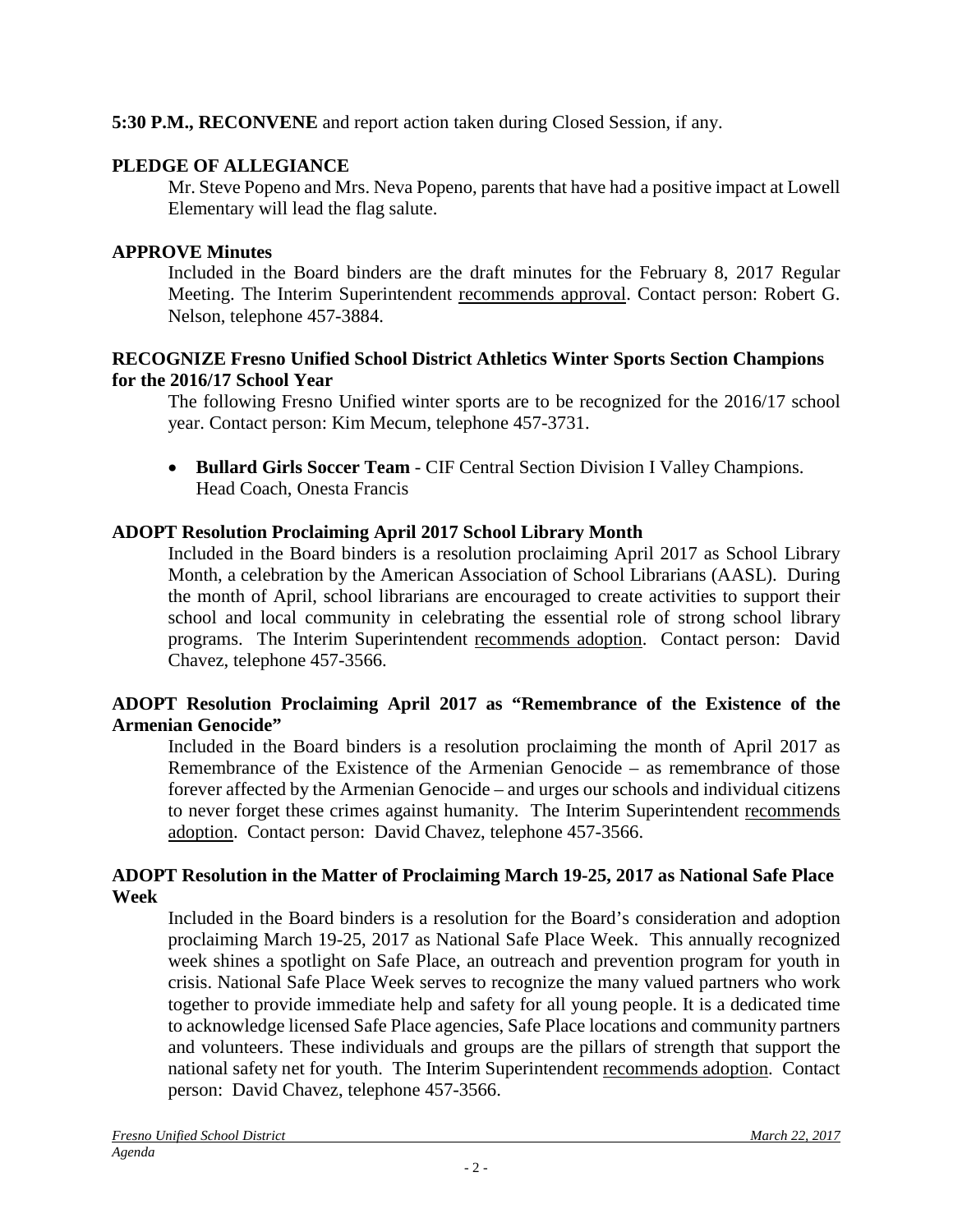### **ADOPT Resolution Proclaiming April 2017 Women's History Month**

Included in the Board Binders is a resolution proclaiming March 2017 as Women's History Month. Women's History Month is a time to recognize, honor and celebrate the achievements of the American Women. The Interim Superintendent recommends adoption. Contact person: David Chavez, telephone 457-3566.

### **HEAR Reports from Student Board Representatives**

An opportunity is provided to hear comments/reports from Student Board Representatives from Patiño High School. Contact person: Kim Mecum, telephone 457-3731.

### **HEAR Report from Interim Superintendent**

ALL CONSENT AGENDA items are considered to be routine by the Board of Education and will be enacted by one motion. There will be no separate discussion of items unless a Board member or member of the community so requests, in which event, the item(s) will be considered following approval of the Consent Agenda.

### **A. CONSENT AGENDA**

### **A-1, APPROVE Personnel List**

Included in the Board binders is the Personnel List, Appendix A, as submitted. The Interim Superintendent recommends approval. Contact person: Paul Idsvoog, telephone 457-3548.

# **A-2, ADOPT Findings of Fact and Recommendations of District Administrative Board**

The Board of Education received and considered the Findings of Fact and Recommendations of District Administrative Panels resulting from hearings on expulsion and readmittance cases conducted during the period since the March 8, 2017, Regular Board meeting. The Interim Superintendent recommends adoption. Contact person: Kim Mecum, telephone 457-3569.

### **A-3, APPROVE Property and Liability Insurance for 2017/18**

On an annual basis the district renews coverage for its property, general liability, designated lessees and excess liability requirements. The policy period will extend from April 1, 2017 through March 31, 2018. With this renewal, the district will continue to be self-insured for a specified retention level associated with property and liability claims. If a claim should exceed the specified retention level, then the respective primary policies provide for coverage followed by excess layers of coverage. The Interim Superintendent recommends approval. Fiscal impact: Sufficient funds are available in the district's Liability Internal Service Fund. Contact person: Ruth F. Quinto, telephone 457-6226.

### **A-4, APPROVE Agreement with Ciber to Upgrade the Lawson System (Personnel/Payroll)**

Included in the Board binders is a Master Agreement between Fresno Unified School District and Ciber to upgrade the district's Lawson System (Personnel/Payroll) from version 9 to version 10. The contract period is March 23, 2017 through December 31, 2017,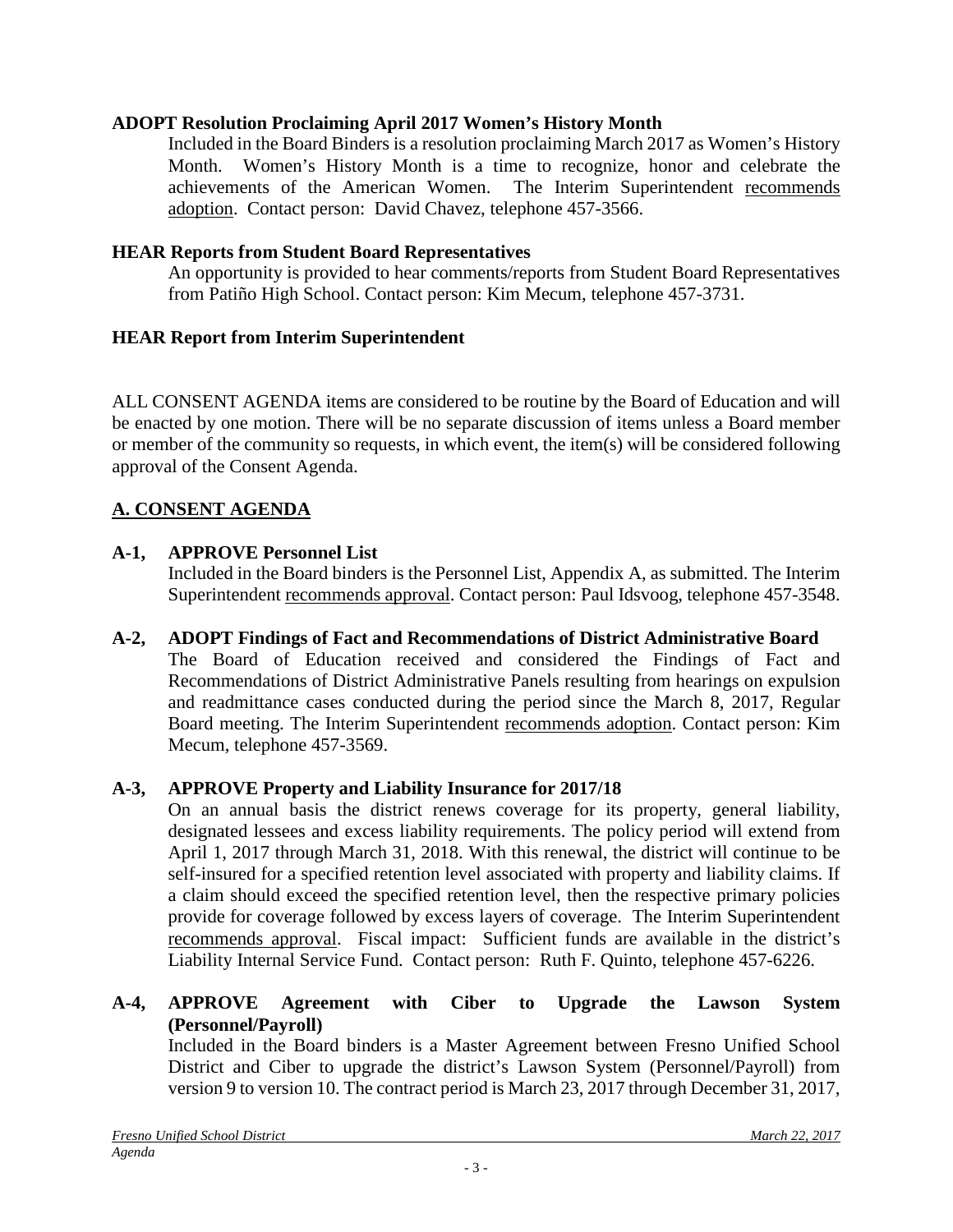# **A. CONSENT AGENDA** - continued

in an amount not to exceed \$190,000. The Interim Superintendent recommends approval. Fiscal impact: Sufficient funds are available in the Unrestricted General Fund in the amount of \$190,000 approved by the Board of Education with the 2016/17 budget adoption. Contact person: Ruth F. Quinto, telephone 457-6226.

### **A-5, APPROVE Addendum to Independent Contractor Services Agreement with Goodfellow Occupational Therapy**

Included in the Board binders is an addendum to an existing agreement with Goodfellow Occupational Therapy in the amount of \$34,200. This vendor will provide occupational therapy services to students as required by Individualized Education Programs (IEPs). Sufficient funds in the amount of \$34,200 are available in the Special Education budget. The Interim Superintendent recommends approval. Fiscal impact: Sufficient funds in the amount of \$34,200 are available in the Special Education budget. Contact person: Kim Mecum, telephone 457-3731.

### **A-6, APPROVE Award of Bid 17-14, Fresno High School-Royce Hall Acoustical Improvements and Remodel**

Included in the Board binders is information on Bid 17-14, for acoustical improvements and remodel of Fresno High School's Royce Hall. The project will address issues related to sound quality, lighting controls, stage sight lines, architectural integrity and accessibility for performers and audience members with disabilities. New carpet and paint are also included. Bids were opened on December 22, 2016.

Staff recommends award to the lowest responsive, responsible bidder:

To be recommended prior to the March 22, 2017 Board meeting pending information to be provided by the hearing officer following a protest hearing held on March 7, 2017.

The Interim Superintendent recommends approval. Fiscal impact: Funding is available in the General and Measure Q funds. Contact person: Karin Temple, telephone 457-3134.

# **A-7, APPROVE Award of Bid 17-20, Copy Paper**

Included in the Board binders is information on Bid 17-20, to replenish copy paper in warehouse stock to be used district wide. The bid was lawfully advertised on January 26, 2017 and February 2, 2017. The bids were opened on February 9, 2017. Bid specifications were sent to twenty-two (22) vendors, and the district received six (6) responses.

Staff recommends award to the lowest responsive, responsible bidder:

Contract Paper Group (Uniontown, OH) \$557,424 (estimated annual use)

A copy of the tabulation is attached and bid specifications are available for review in the Purchasing office. The Interim Superintendent recommends approval. Fiscal impact: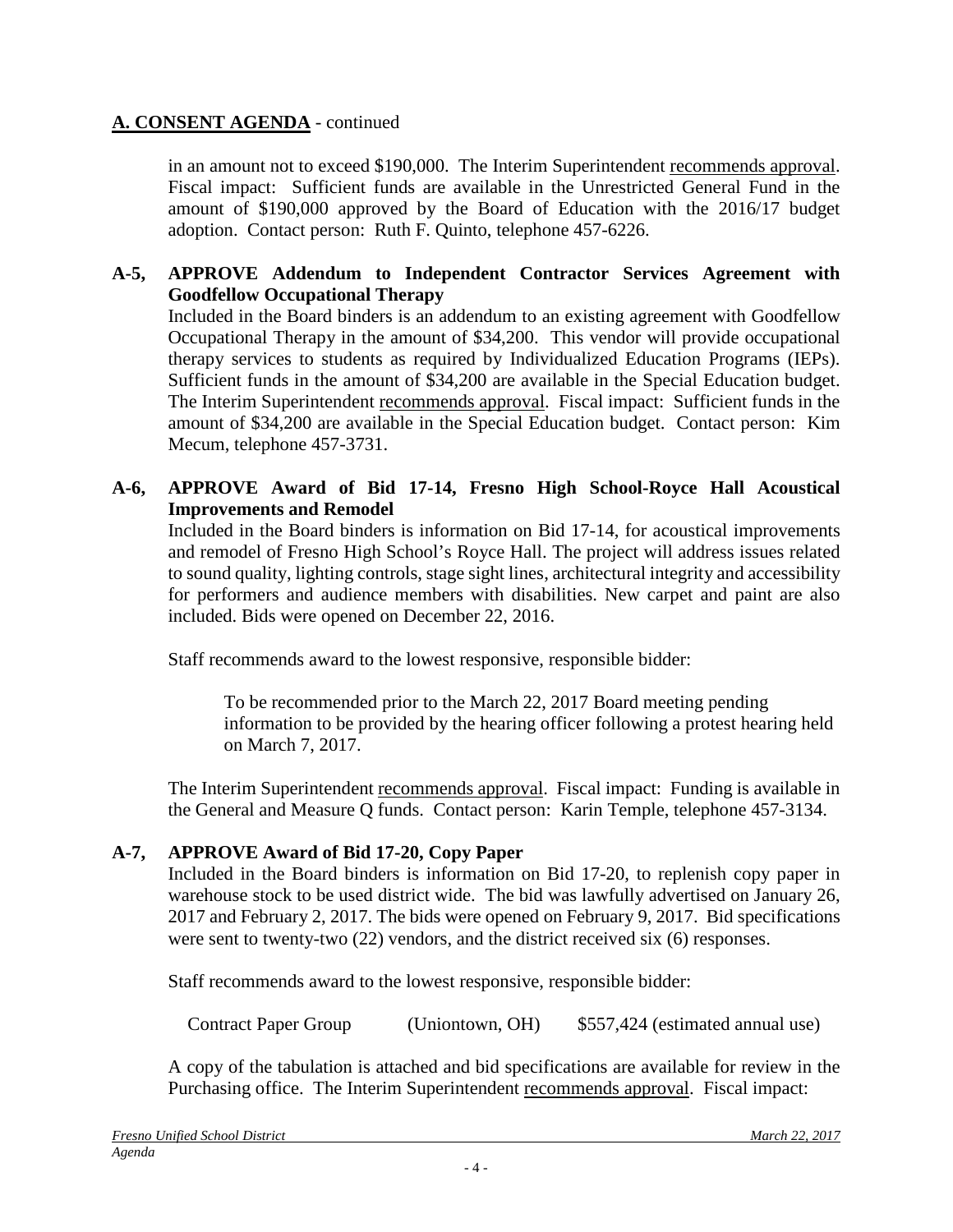# **A. CONSENT AGENDA** - continued

\$557,424 is available in the General Fund. Contact person: Karin Temple, telephone 457- 3134.

# **A-8, APPROVE Proposed Revisions for Board Bylaws (BB) 9100 and 9122**

Included in the Board binders are proposed revisions to the following Board Bylaw (BB) and Exhibit (E):

- BB 9122 Secretary
- E 9270 Conflict of Interest

The Board was in receipt of the Board Bylaw and Exhibit revisions at the February 22, 2017 Board meeting and staff presented and the Board discussed revisions during the March 8, 2017 Board meeting. The Interim Superintendent recommends approval. Fiscal impact: There is no fiscal impact to the district at this time. Contact person: Miguel Arias, telephone 457-3736.

# **A-9, DENY Claim #16-0919-0278**

Included in the Board binders is a Claim for Damages by a Minor, case #16-0919-0278. The Interim Superintendent recommends that the Claim be denied and the matter referred to the district's Director of Benefits and Risk Management for further handling. Fiscal impact: There is no fiscal impact to the district at this time. Contact person: Ruth F. Quinto, telephone 457-6226.

# **A-10, DENY Claim #17-0208-0023**

Included in the Board binders is a Claim for Damages by Brittany Hoagland, case #17- 0208-0023. The Interim Superintendent recommends that the Claim be denied and the matter referred to the district's Director of Benefits and Risk Management for further handling. Fiscal impact: There is no fiscal impact to the district at this time. Contact person: Ruth F. Quinto, telephone 457-6226.

# **A-11, DENY Claim #16-1025-0421**

Included in the Board binders is a Claim for Damages by Brenda Gail Schulteis, case #16- 1025-0421. The Interim Superintendent recommends that the Claim be denied and the matter referred to the district's Director of Benefits and Risk Management for further handling. Fiscal impact: There is no fiscal impact to the district at this time. Contact person: Ruth F. Quinto, telephone 457-6226.

# **A-12, DENY Claim #17-0214-0021**

Included in the Board binders is a Claim for Damages by a Minor, case #17-0214-0021. The Interim Superintendent recommends that the Claim be denied and the matter referred to the district's Director of Benefits and Risk Management for further handling. Fiscal impact: There is no fiscal impact to the district at this time. Contact person: Ruth F. Quinto, telephone 457-6226.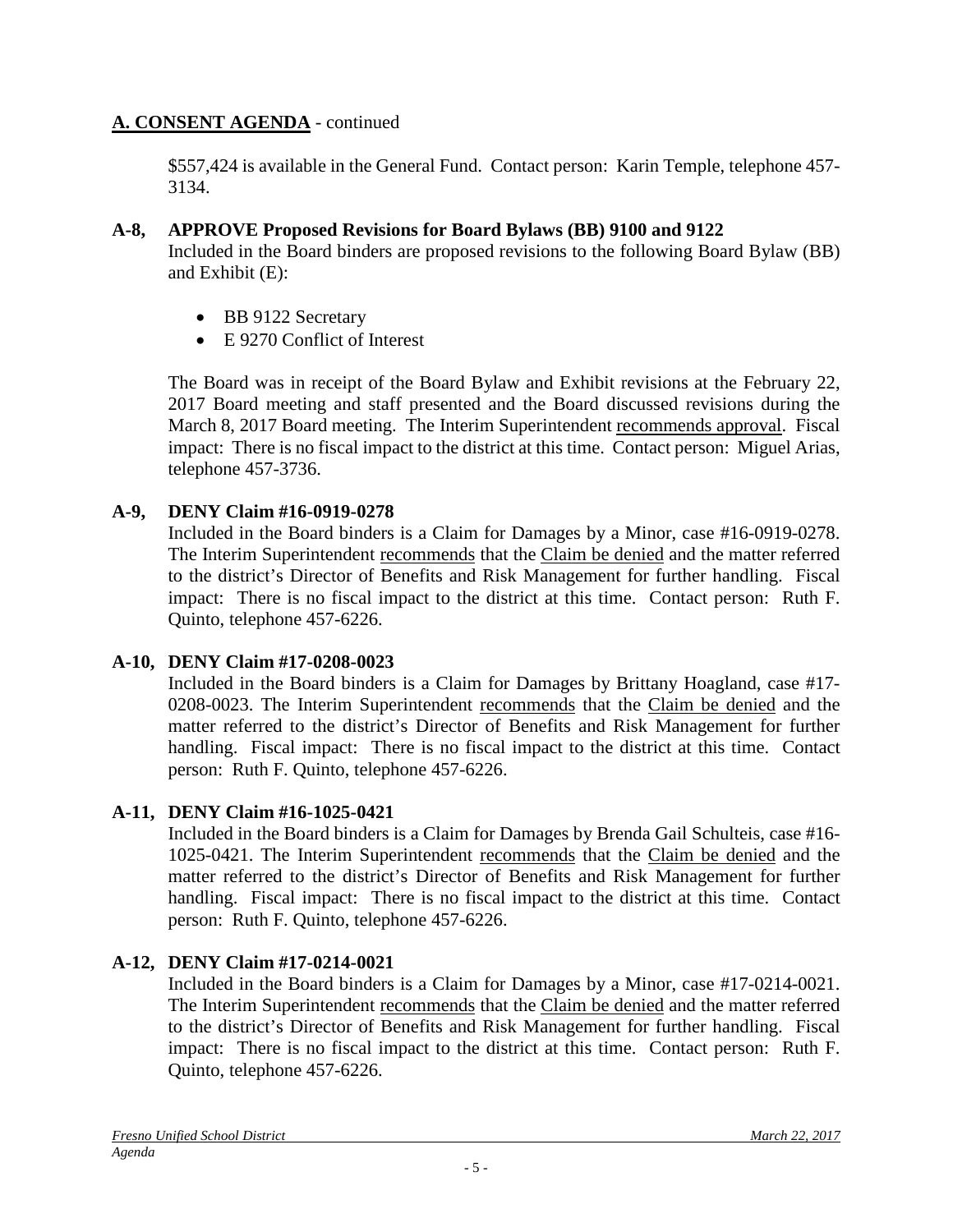### **A. CONSENT AGENDA** - continued

### **A-13, DENY Claim #17-0215-0022**

Included in the Board binders is a Claim for Damages by a Minor, case #17-0215-0022. The Interim Superintendent recommends that the Claim be denied and the matter referred to the district's Director of Benefits and Risk Management for further handling. Fiscal impact: There is no fiscal impact to the district at this time. Contact person: Ruth F. Quinto, telephone 457-6226.

### **A-14, RATIFY Addendum to Independent Contractor Services Agreement with Orchid Interpreting, Inc.**

Orchid Interpreting, Inc. provides interpreting and translation services as requested to bridge communication between school personnel and parents and support instructional needs between students and teachers. These services address the communication needs in uncommon languages for which no district personnel exists. The Interim Superintendent recommends ratification. Fiscal impact: The district currently has an agreement for \$14,500, which will increase by \$50,000, for a total of \$64,500. Sufficient funds areavailable in the English Learner Services department budget. Contact person: Kim Mecum, telephone 457-3731.

#### **A-15, RATIFY Submission of Grant Applications to the California Department of Education for the Fresh Fruit and Vegetable Grant Program**

Included in the Board binders is information on grant applications, recommended for ratification, to the California Department of Education's Fresh Fruit and Vegetable Program (FFVP) seeking funding to offer elementary students free daily fresh fruit and vegetable snacks. All elementary schools (66) meeting the eligibility criteria of 50% or more students eligible for free/reduced-price meals are included, and grant awards will be based on these percentages. The Interim Superintendent recommends ratification. Fiscal impact: Grant funds of approximately \$50-\$75 per student will cover all program costs for funded schools. Contact person: Karin Temple, telephone 457-3134.

### **A-16, RATIFY Purchase Orders from January 1, 2017, through January 31, 2017**

Included in the Board binders is information on purchase orders issued from January 1, 2017, through January 31, 2017. Purchase orders for \$10,000 or more are presented first, followed by purchase orders for less than \$10,000. A list of purchase orders issued for Associated Student Body (ASB) accounts is also provided. The Interim Superintendent recommends ratification. Fiscal impact: Funding is noted on the attached pages. Contact person: Karin Temple, telephone 457-3134.

### **END OF CONSENT AGENDA (ROLL CALL VOTE)**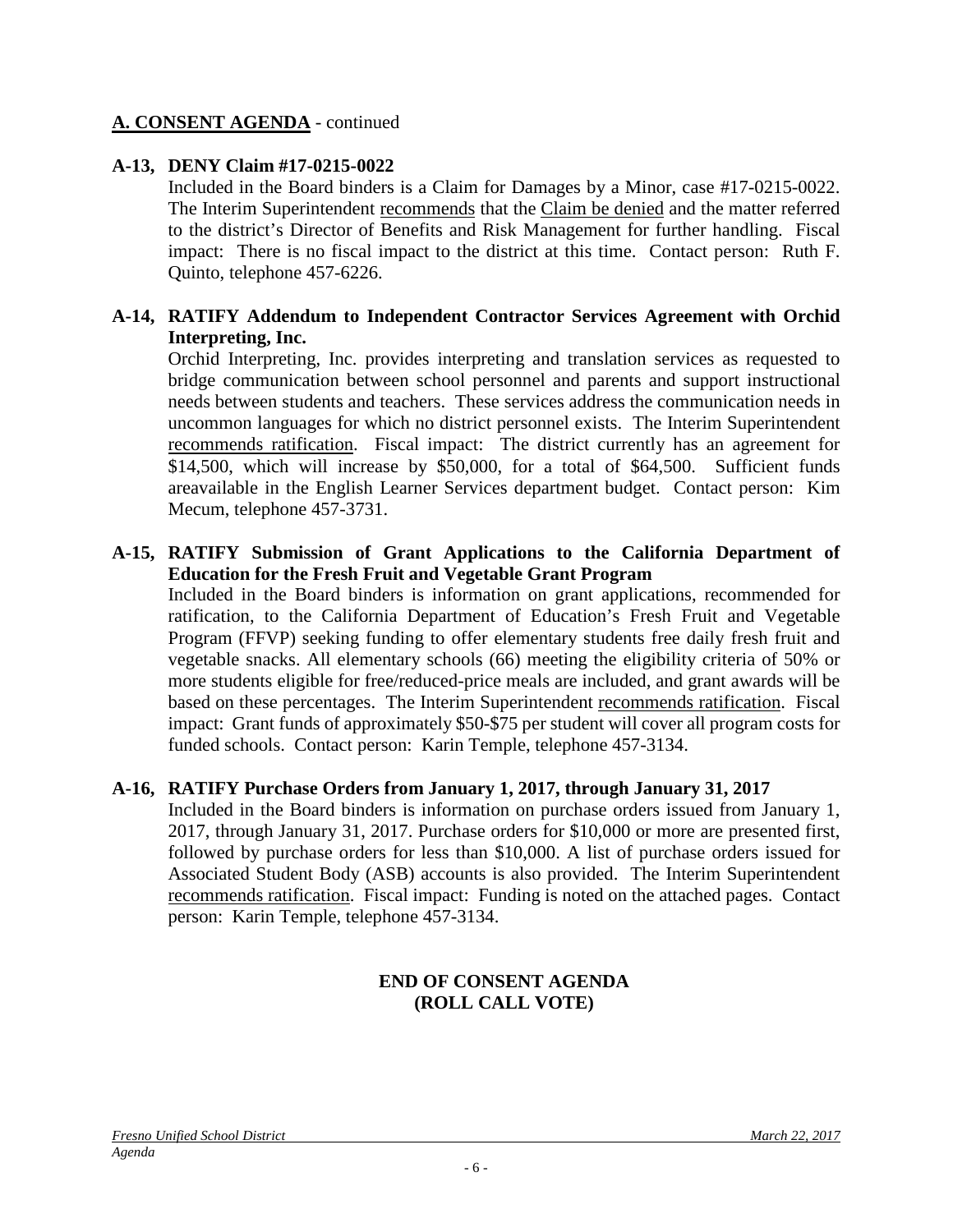# **UNSCHEDULED ORAL COMMUNICATIONS**

Individuals who wish to address the Board on topics within the Board's subject matter jurisdiction, but **not** listed on this agenda may do so at this time. While all time limitations are at the discretion of the Board President, generally members of the public will be limited to a maximum of three (3) minutes per speaker for a total of thirty (30) minutes of public comment as designated on this agenda. Any individual who has not had an opportunity to address the Board during this initial thirty (30) minute period may do so at the end of the meeting after the Board has addressed all remaining items on this agenda. Individuals with questions on school district issues may submit them in writing. The Board will automatically refer to the Interim Superintendent any formal requests that are brought before them at this time. The appropriate staff member will furnish answers to questions. Please note that if you wish to address the Board on an agenda item, you should do so when that specific item is called.

# **B. CONFERENCE/DISCUSSION AGENDA**

# **6:15 P.M.**

**B-17, DISCUSS and APPROVE the New California School Dashboard and Determination of Local Indicators**

With the passing of the Local Control Funding Formula (LCFF) in June of 2013, California created a new accountability system that is based on multiple measures. These measures are used to determine how schools progress toward meeting the needs of their students. The measures are based on factors that support a quality education, including high school graduation rates, college/career readiness, student test scores, English learner (EL) progress, suspension rates and parent engagement. Staff will present information on the new Dashboard and recommend possible local indicators that will be used to evaluate the district's progress to meet the needs of all students. The Interim Superintendent recommends approval. Fiscal impact: There is no fiscal impact to the district. Contact person: Ruth F. Quinto, telephone 457-6226.

# **6:35 P.M.**

# **B-18, PRESENT and DISCUSS the 2017/18 Strategic Budget Development**

At the January 25, 2017, February 8, 2017, February 22, 2017 and March 8, 2017 Board of Education meetings, the 2017/18 Governor's Proposed Budget and the District's preliminary strategic budget development were discussed. On March 22, 2017, staff and the Board will continue budget development discussions. Fiscal impact: Not available at this time. Contact person: Ruth F. Quinto, telephone 457-6226.

# **7:15 P.M.**

**B-19, DISCUSS Opportunity for Public Disclosure and RATIFICATION of the 2016/17 Negotiated Collective Bargaining Agreement between Fresno Unified School District and California School Employees Association, Chapter 143, Food Services**

In accordance with Government Code 3547.5 all major provisions of collective bargaining agreements are to be presented at a public meeting of the public school employer before the employer enters into written agreement with an exclusive representative. Included in the Board binders is a copy of the tentative agreement between Fresno Unified School